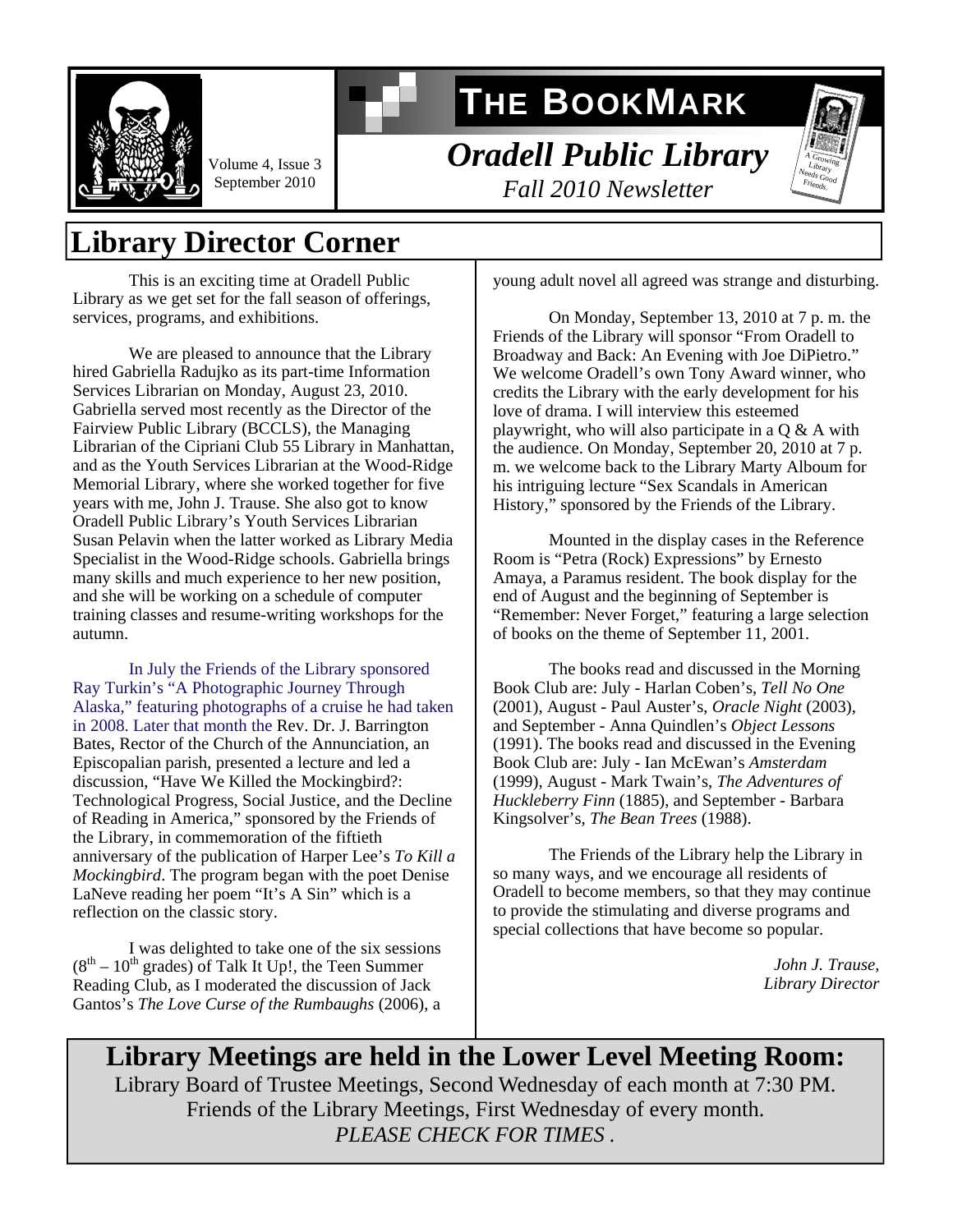## **Local History Room** *—*

#### **Dedications and Inscriptions**

 These words are quite similar, but in our Local History Database, dedication refers to those times when the author of a book signs it, while an inscription is when someone other than the author signs or dedicates the book. All dedications and inscriptions are captured in the Oradell Historical Database, and some of them make interesting reading. In fact, many times that is the reason that more than one copy of a book is on the shelf.

 You may not have had time to visit our Local History Room on the lower level of our library. It's open the first Friday of each month from 1 PM to 5 PM.

 Here are a sample of a few Dedications and Inscriptions in our collection. I hope you enjoy the reading.

 Charles Livingston Bull was a noted Oradell illustrator, and as such would not be expected to sign many books. However, two inscriptions are of interest, especially the first listed below to Paul Wanamaker. Paul, as a boy and up to the time he served our country in WW II, spent a lot of time assisting Mr. Bull with nature projects and caring for the animals in Mr. Bull's menagerie. Paul is one of the

*"To Scoutmaster Stephen J. Lusardi with the author's appreciation of a very real Scout good turn that was done with graciousness and*  The coinceston invisions stocks so the<br>melhood Boys' Larg writers as James<br>Faliphtoot Serangs, Millard Ward, Trying<br>Hidrot Serangs, Millard Ward, Trying<br>Smith, Leo Cabot, Donald Keith,<br>Aini Burr Leyson, B. J. Chiuet, Alan<br> *consideration. Thank you again. Sincerely, J. Irving Crump, March 24, 1957"* 

BLESS<br>Price, \$1.50

BOYS' LIFE BOOK Scout Stories SELECTED BY IRVING CRUMP

Oradell veterans we honor on Memorial Day.

 "To: Paul Wanamaker, with the kindest regards of the author, Irving Crump, and a lot more of the same from the illustrator, Charles Livingston Bull"

 "Thank you for your help in honoring the election of C. L. Bull to the Hall of Fame. - Terry Brown"

 Percy Keese Fitzhugh was a writer of Boy Scout stories, however, we do not have a single book that he dedicated. Most of his writing was done in Hackensack, but in his later writing years, he lived on Maple Avenue here in Oradell. The history collection has 40 books with inscriptions. Here are a few:

"Sunny Boy from Aunt Kate, July 14, 1924"

 "To Georgie: from cousins Mary Katherine, Dorothy, Betty Lou Scott, Aug 2, 1927 — 12 years old" "Mr. Clarence Harvard, from: Girls of A. C.

Gilberts"

 J. Irving Crump, on the other hand, signed quite a few books. He was a prolific Oradell writer of books for boys, and editor of Boys Life for many years.. There

are 23 books with his dedications in the collection .

 "To: Buddy Cagney with my highest admiration for his fortitude and courage under the most trying of circumstances. I know of no one braver, Sincerely, Irving Crump, Christmas, 1928"

 "To Scoutmaster Stephen J. Lusardi with the author's appreciation of a very real Scout good turn that was done with graciousness and consideration. Thank you again. Sincerely, J. Irving Crump, March 24, 1957"

 "Autographed for Peter Ewald with the best wishes of the author - J. Irving Crump, Oct 4, 1969" (Peter Ewald was an Oradell resident, and a great jack-of-all-trades.)

 "To Paul: Although this is a wet subject (Boy's Book of Coast Guards), it may prove to be dry reading,

Sincerely, Irving Crump, Christmas, 1928" Secutionantes Stephen J. Lucardi Sentmarter stephen forecaster "Autographed by the author for the hat was done with parious girls and boys of and anniversion. There Oradell (and much

more)" We have only six books by Mr. Crump that have inscriptions. The one below is interesting because Russell (Atwater) grew up in the house where the first meeting establishing the

Oradell Public Library was held.

March 24/57

 "To Russell on his graduation from 6th grade Oradell Public School - with love, Mother & Dad - June 23, 1966"

 I hope you have found these interesting. Please visit your Local History Room on the first Friday of each month, or whenever you see myself or our Historian, Frank Vierling, working there.

> George M. Carter Borough Archivist

### **Newsletter Editor**

 We want everyone to know that the composition of these Newsletters is the work of Mr. Frank Vierling, long-time resident, and Borough Historian. Frank spends many hours putting these missives together, and receives all too little thanks for his effort. He has supported the Friends of the Library since its inception, and we would be lost without him.

**Did you know there is a continuous BOOK SALE on the lower level of the library?**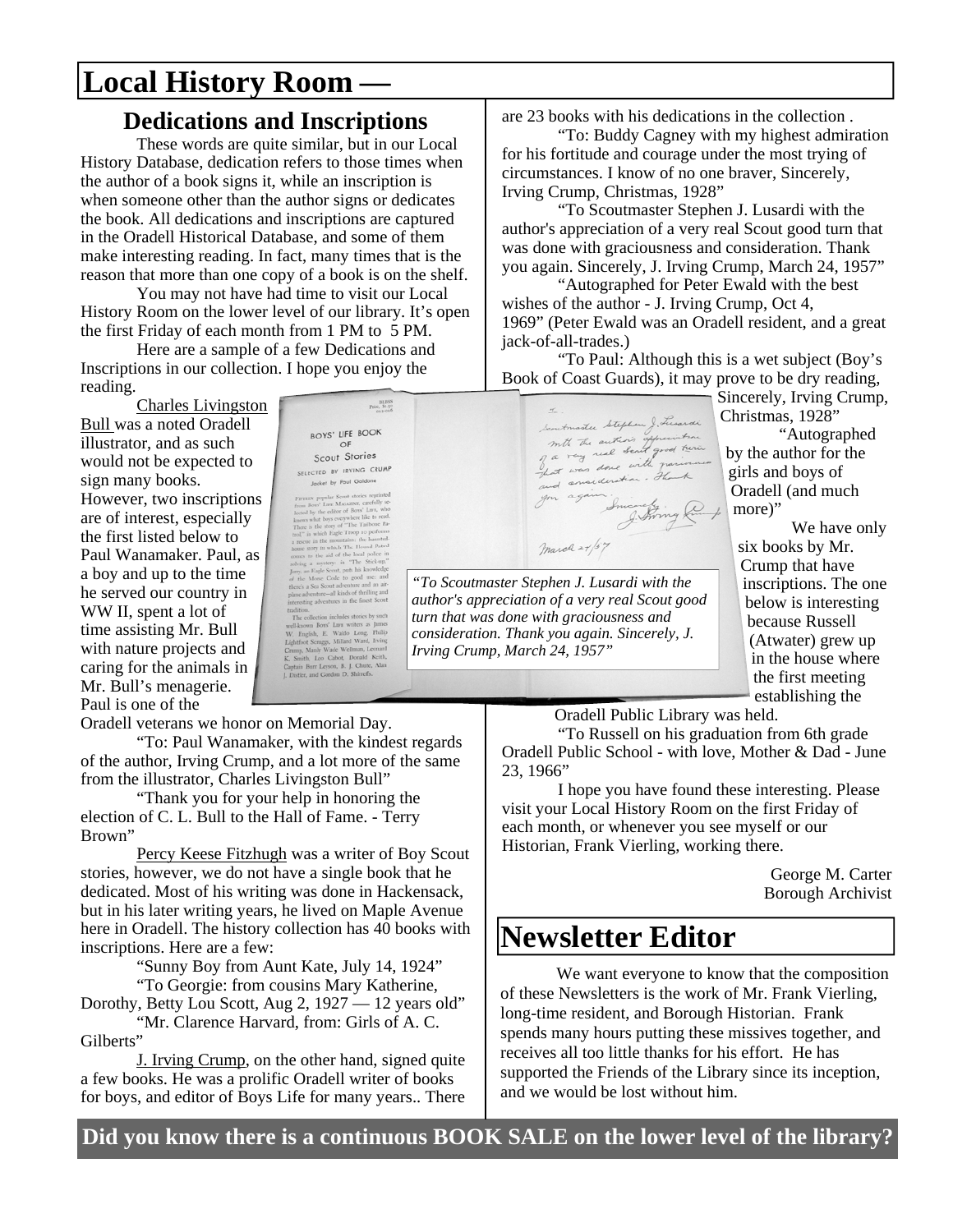## **The Youth Department —***Fall Programs at the Oradell Public Library*

After a very successful and busy summer in the Junior Room, we are gearing up for our fall round-up of programs.

#### **Registration is required for all programs (in person or by phone)**

Story times, featuring stories, flannel board tales, crafts and songs, will run from September 20 through December 9. You may register your child for one of these sessions:

> Mondays  $10:30 - 11$  ages  $2 - 3\frac{1}{2}$ Wednesdays  $1:30 - 2$  ages  $4 - 5$ Thursdays  $10:30 - 11$

ages  $2 - 3\frac{1}{2}$ 

On Saturday September 25 at 2:30 PM the Bergen County Department of Health Services will offer an interactive program for ages  $3 - 6$ , "Did You Ever Taste a Rainbow." This program encourages children

## **Programs**

The spring and summer of 2010 have been very exciting and productive for the Friends of The Oradell Library. We welcomed our new director, John J. Trause and launched several exciting programs.

Susanna Rich from Kean University presented "Wild Nights of Emily Dickinson."

Sandi Steurer Cohen gave us a very "hands on" demonstration of Middle Eastern Belly dancing. The library was really rocking.

The Rev. Barry Bates gave an interesting and informative lecture and discussion on "To Kill A Mockingbird".

Ray Turkin presented a timely slide show and power point presentation on "Alaska By Land And Sea". Just in time for a nice cool vacation.

September starts our fall season, and it promises to be sensational.

We are starting off with Joe DiPietro, Tony Award winner for "Memphis". This much anticipated

event will take place on September 13th at 7 p.m. in both Reference Rooms.

Marty Alboum, local historian, will return on September 20th at 7 p.m. for his amusing lecture :Sex Scandals in American history.

Refreshments are always provided by the Friends of the Oradell Library.

Please make suggestions as we are always anxious to expand our

to enjoy a wide variety of fruits and vegetables. On Tuesday October 5 at 7:30 PM JoAnn Healey will hold the first meeting of the Teen Advisory Board, grades  $6 - 12$ . This group helps to run special programs for younger children and also enjoys events for members.

On Saturday October 16 from 2:30 – 3:30 PM , the "Mad Science" group will dazzle you with melting witches, bubbling potions and more. You will make your own spider slime and edible ghost. Grades  $3 - 5$ Limited to 20 Participants.

On Saturday October 23 – 1:30-3:00 PM , the Teen Advisory Board will host the Third Annual "Make Your Own Scarecrow" event. Bring old children's clothing and a pillowcase. Grades  $K - 3$ . Limited to 15 Participants

> Susan Pelavin, Youth Services Librarian

programming. You can drop off ideas at the adult circulation desk anytime.

Future programs include a nutritionist, Teaneck New Theatre radio show and some other exciting possibilities. Ray Turkin will also return with a possible show devoted to the Grand Canyon.

> Dianne Daniele Programming Co-Chair

#### **Sale Items**

Oradell History Books:

- 75th Anniversary ......................... \$5.00
- 100th Anniversary ..................... \$15.00
- Illustrated Note Cards ...................... \$10.00
- Owl Book Bag .................................. \$10.00
- Key Tag .............................................. \$5.00 *Sale items available at the front desk.*